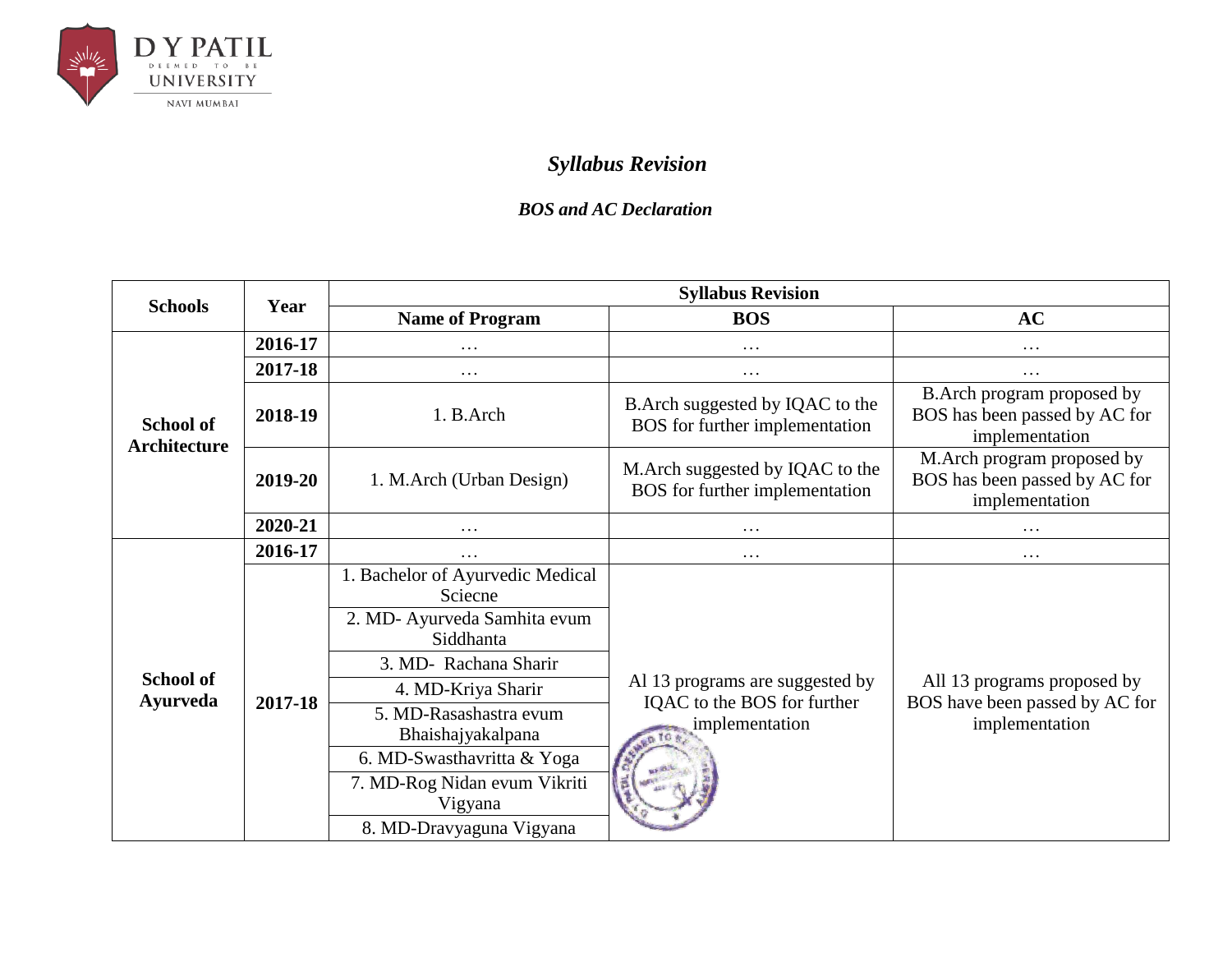| <b>UNIVERSITY</b>  |         |                                                                                  |                                                                                  |                                                               |
|--------------------|---------|----------------------------------------------------------------------------------|----------------------------------------------------------------------------------|---------------------------------------------------------------|
| <b>NAVI MUMBAI</b> |         |                                                                                  |                                                                                  |                                                               |
|                    |         | 9. MD-Agada Tantra Evum<br>Vidhivaidyaka                                         |                                                                                  |                                                               |
|                    |         | 10. MS-Shalyatantra                                                              |                                                                                  |                                                               |
|                    |         | 11. MD-Kayachikitsa                                                              |                                                                                  |                                                               |
|                    |         | 12. MS-Shalakyatantra                                                            |                                                                                  |                                                               |
|                    |         | 13. MD-Kaumarbhritya- Balroga                                                    |                                                                                  |                                                               |
|                    | 2018-19 | $\cdots$                                                                         | .                                                                                | $\cdots$                                                      |
|                    | 2019-20 | $\cdots$                                                                         | $\cdots$                                                                         | $\cdots$                                                      |
|                    | 2020-21 | $\cdots$                                                                         | .                                                                                | $\cdots$                                                      |
|                    | 2016-17 | $\cdots$                                                                         | $\cdots$                                                                         | $\cdots$                                                      |
|                    |         | 1. Bachelor of Technology -<br>Biotechnology<br>2. Bachelor of Technology - Food |                                                                                  |                                                               |
|                    | 2017-18 | Technology<br>3. Bachelor of Technology-<br><b>Biomedical Engineering</b>        | Al 10 programs are suggested by<br>IQAC to the BOS for further<br>implementation | All 10 programs proposed by<br>BOS have been passed by AC for |
|                    |         | 4. Bachelor of Technology -<br><b>Bioinformatics and Data Sciences</b>           |                                                                                  |                                                               |
| <b>School of</b>   |         | 5. Integrated Master of Science -<br>Biotechnology                               |                                                                                  |                                                               |
| <b>Biotech</b>     |         | 6. Master of science- Genetic                                                    |                                                                                  | implementation                                                |
|                    |         | Engineering<br>7. Master of science-<br>Biotechnology                            |                                                                                  |                                                               |
|                    |         | 8. Master of Science-Food<br><b>Science Technology</b>                           |                                                                                  |                                                               |
|                    |         | 9. Master of Technology<br>Integrated-Biotechnology                              |                                                                                  |                                                               |
|                    |         | 10. Master of Technology-<br>Biotechnology                                       |                                                                                  |                                                               |
|                    | 2018-19 | $\cdots$                                                                         | .                                                                                | $\cdots$                                                      |

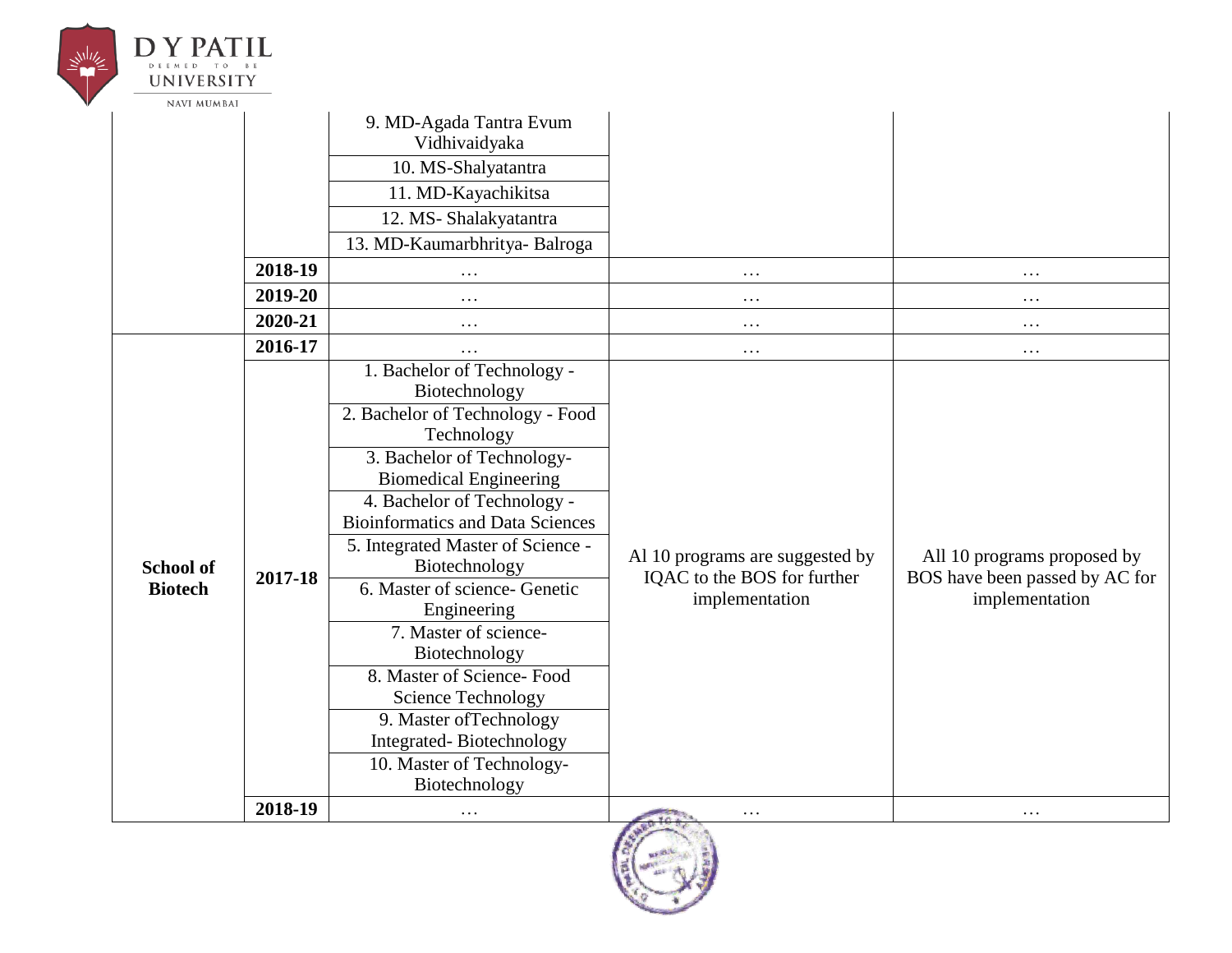

## **DY PATIL** DEEMED TO BE **UNIVERSITY**

|                                        | 2019-20 | .                                                                                                                                                                                                                                                                                                                                                                 | $\ddotsc$                                                                                            | $\ddotsc$                                                                           |
|----------------------------------------|---------|-------------------------------------------------------------------------------------------------------------------------------------------------------------------------------------------------------------------------------------------------------------------------------------------------------------------------------------------------------------------|------------------------------------------------------------------------------------------------------|-------------------------------------------------------------------------------------|
|                                        | 2020-21 | .                                                                                                                                                                                                                                                                                                                                                                 | .                                                                                                    | $\ddots$                                                                            |
|                                        | 2016-17 | .                                                                                                                                                                                                                                                                                                                                                                 | .                                                                                                    | $\cdots$                                                                            |
|                                        | 2017-18 | .                                                                                                                                                                                                                                                                                                                                                                 | $\cdots$                                                                                             | $\cdots$                                                                            |
| <b>School of</b><br><b>Dental</b>      | 2018-19 | 1. MDS in Oral Medicine and<br>Radiology<br>2. MDS in Oral and Maxillofacial<br>Surgery<br>3. MDS in Prosthodontics<br>4. MDS in Conservative Dentisry<br>and Endodontics<br>5. MDS in Orthodontics and<br>Dentofacial Orthopedics<br>6. MDS in Periodontics<br>7. MDS in Oral Pathology and<br>Microbiology<br>8. MDS in Pedodontics and<br>Preventive Dentistry | All 8 programs are suggested by<br>IQAC to the BOS for further<br>implementation                     | All 8 programs proposed by the<br>BOS have been passed by AC for<br>implementation  |
|                                        | 2019-20 | .                                                                                                                                                                                                                                                                                                                                                                 | .                                                                                                    | $\ddots$                                                                            |
|                                        | 2020-21 |                                                                                                                                                                                                                                                                                                                                                                   |                                                                                                      | .                                                                                   |
|                                        | 2016-17 | .                                                                                                                                                                                                                                                                                                                                                                 | .                                                                                                    | $\cdots$                                                                            |
|                                        | 2017-18 | .                                                                                                                                                                                                                                                                                                                                                                 | .                                                                                                    | .                                                                                   |
|                                        | 2018-19 | .                                                                                                                                                                                                                                                                                                                                                                 | .                                                                                                    | $\ddots$                                                                            |
|                                        | 2019-20 | .                                                                                                                                                                                                                                                                                                                                                                 | .                                                                                                    | $\cdots$                                                                            |
| <b>School of</b><br><b>Engineering</b> | 2020-21 | 1. B Tech in Computer<br>Engineering<br>2. B Tech in Computer Science<br>and Business Systems<br>3. B Tech in Information<br>Technology<br>4. B Tech in Electronics and                                                                                                                                                                                           | All 11 programs are suggested by<br>IQAC to the BOS for further<br>implementation<br>TG <sub>*</sub> | All 11 programs proposed by the<br>BOS have been passed by AC for<br>implementation |
|                                        |         |                                                                                                                                                                                                                                                                                                                                                                   |                                                                                                      |                                                                                     |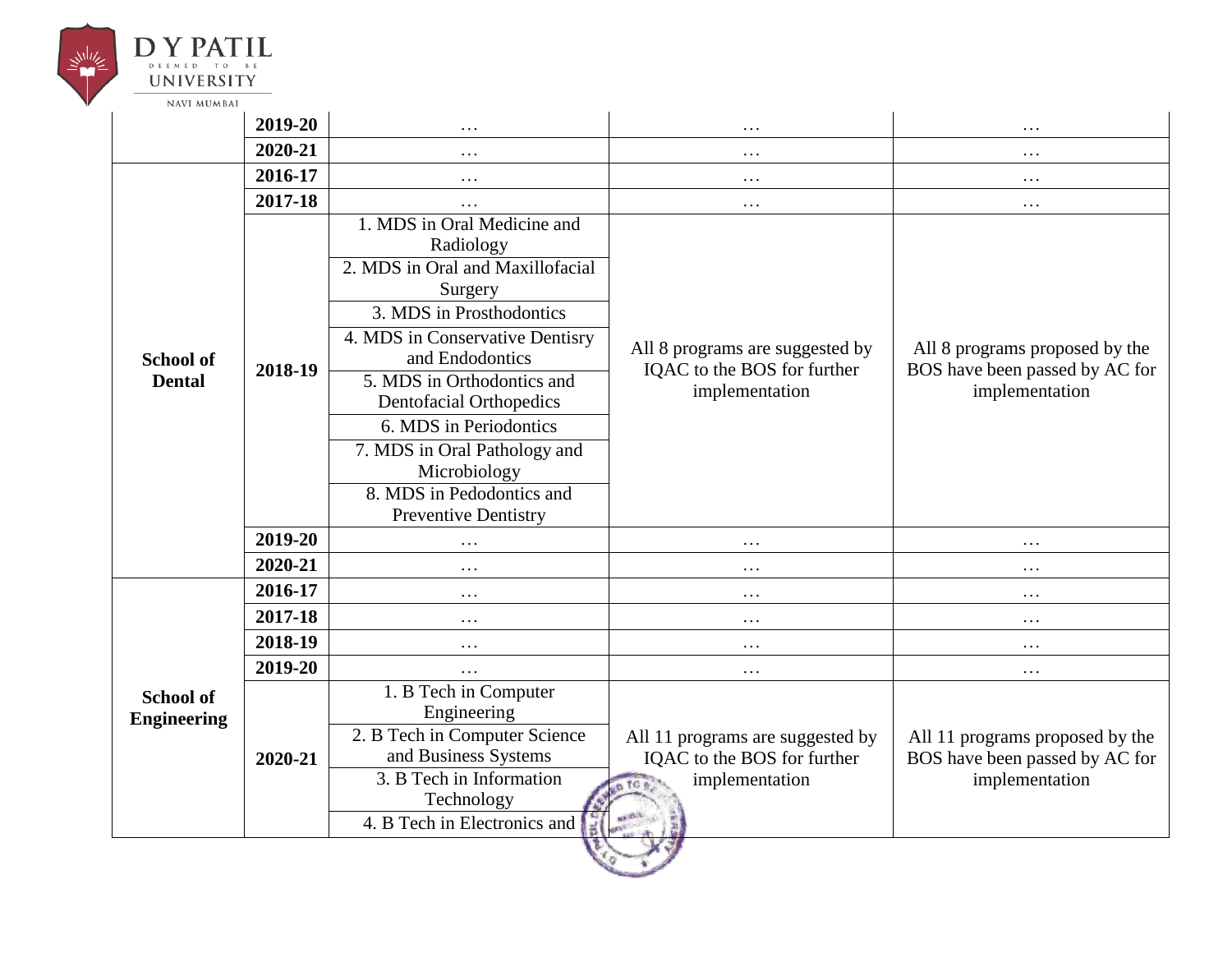| D Y PATIL                             |         |                                                            |                                  |                                 |
|---------------------------------------|---------|------------------------------------------------------------|----------------------------------|---------------------------------|
| UNIVERSITY                            |         |                                                            |                                  |                                 |
| <b>NAVI MUMBAI</b>                    |         | <b>Telecommunication Engineering</b>                       |                                  |                                 |
|                                       |         | 5. B Tech in Electronics                                   |                                  |                                 |
|                                       |         | Engineering                                                |                                  |                                 |
|                                       |         | 6. B Tech in Instrumentation                               |                                  |                                 |
|                                       |         | Engineering                                                |                                  |                                 |
|                                       |         | 7. M Tech in Computer                                      |                                  |                                 |
|                                       |         | Engineering                                                |                                  |                                 |
|                                       |         | 8. M Tech in Information                                   |                                  |                                 |
|                                       |         | Technology                                                 |                                  |                                 |
|                                       |         | 9. M Tech in Electronics and                               |                                  |                                 |
|                                       |         | Telecommunication Engineering<br>10. M Tech in Electronics |                                  |                                 |
|                                       |         | Engineering                                                |                                  |                                 |
|                                       |         | 11. M Tech in Instrumentation                              |                                  |                                 |
|                                       |         | Engineering                                                |                                  |                                 |
|                                       | 2016-17 | $\cdots$                                                   | $\cdots$                         | $\cdots$                        |
|                                       | 2017-18 | $\cdots$                                                   | .                                | $\cdots$                        |
|                                       | 2018-19 | $\cdots$                                                   | $\cdots$                         | $\cdots$                        |
| <b>School of Law</b>                  |         | 1. LLB                                                     | All 3 programs are suggested by  | All 3 programs proposed by the  |
|                                       | 2019-20 | 2. Bcom LLB                                                | IQAC to the BOS for further      | BOS have been passed by AC for  |
|                                       |         | 3. BA LLB                                                  | implementation                   | implementation                  |
|                                       | 2020-21 | $\ddots$                                                   | .                                | .                               |
|                                       | 2016-17 | $\cdots$                                                   | .                                | $\cdots$                        |
|                                       | 2017-18 | $\cdots$                                                   | .                                | $\cdots$                        |
|                                       | 2018-19 | $\ddots$                                                   | $\cdots$                         | $\ddots$                        |
| <b>School of</b><br><b>Management</b> |         | 1. Master of Business                                      | Two programs are suggested by    | Two programs proposed by the    |
|                                       | 2019-20 | Administration                                             | IQAC to the BOS for further      | BOS have been passed by AC for  |
|                                       |         | 2. Bachelor of Business                                    | implementation                   | implementation                  |
|                                       |         | Administration                                             | un fo e                          |                                 |
|                                       | 2020-21 | $\cdots$                                                   | B<br>.                           | $\cdots$                        |
| School of                             | 2016-17 | 1. .MD-Community Medicine                                  | All 14 programs are suggested by | All 14 programs proposed by the |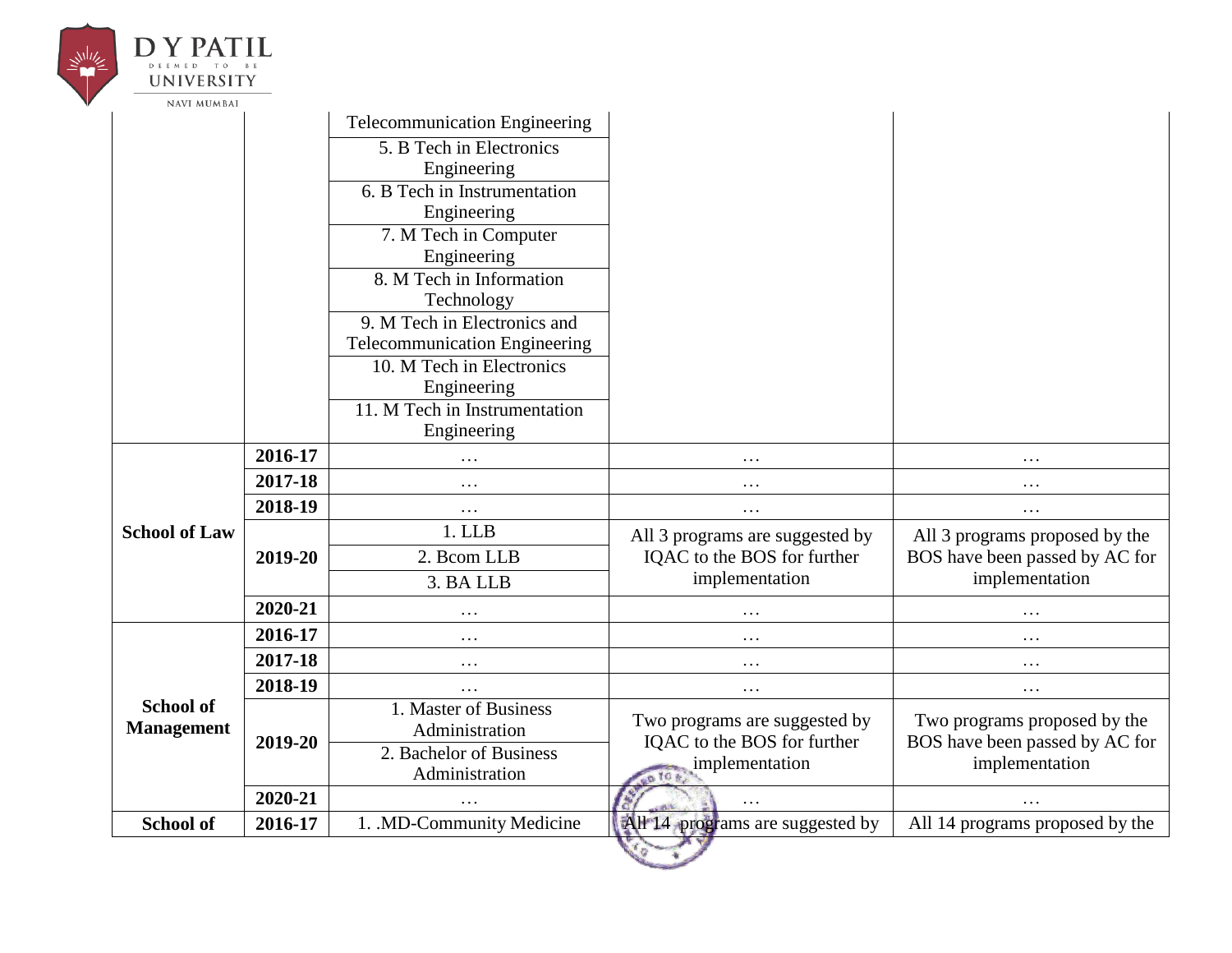| UNIVERSITY         |         |                                                             |                                  |                                 |
|--------------------|---------|-------------------------------------------------------------|----------------------------------|---------------------------------|
| <b>NAVI MUMBAI</b> |         |                                                             |                                  |                                 |
| <b>Medical</b>     |         | 2. MD-General Medicine                                      | IQAC to the BOS for further      | BOS have been passed by AC for  |
|                    |         | 3. MD-Tuberculosis & Respiratory                            | implementation                   | implementation                  |
|                    |         | <b>Diseases</b>                                             |                                  |                                 |
|                    |         | 4. MD-Psychiatry                                            |                                  |                                 |
|                    |         | 5. MD-Dermatology Venereology                               |                                  |                                 |
|                    |         | $&$ leprosy                                                 |                                  |                                 |
|                    |         | 6. MD-Paediatrics                                           |                                  |                                 |
|                    |         | 7. MD-Radio Diagnosis                                       |                                  |                                 |
|                    |         | 8. MD-Emergency Medicine                                    |                                  |                                 |
|                    |         | 9. MD-Anaesthesiology                                       |                                  |                                 |
|                    |         | 10. MS-Obstetrics & Gynaecology                             |                                  |                                 |
|                    |         | 11. MS-General Surgery                                      |                                  |                                 |
|                    |         | 12. MS-Orthopaedics                                         |                                  |                                 |
|                    |         | 13. MS-Ophthalmology                                        |                                  |                                 |
|                    |         | 14. MS-ENT                                                  |                                  |                                 |
|                    |         | 1. B.Sc.Radio Imaging                                       |                                  |                                 |
|                    |         | Technology                                                  |                                  |                                 |
|                    |         | 2. B.Sc.Medical Laboratory                                  |                                  |                                 |
|                    |         | Technology                                                  |                                  |                                 |
|                    |         | 3. B.Sc.Optometry Technology                                |                                  |                                 |
|                    |         | 4. B.Sc.Anaesthesia Technology                              |                                  |                                 |
|                    |         | 5. B.Sc.Kidney Dialysis &                                   | All 14 programs are suggested by | all 14 programs proposed by the |
|                    | 2017-18 | <b>Trasplant Technology</b>                                 | IQAC to the BOS for further      | BOS have been passed by AC for  |
|                    |         | 6. B.Sc.Cardiac Perfusion                                   | implementation                   | implementation                  |
|                    |         | Technology                                                  |                                  |                                 |
|                    |         | 7. B.Sc.Cardiac Catheterization                             |                                  |                                 |
|                    |         | Technology                                                  |                                  |                                 |
|                    |         | 8. B.Sc.Central Sterilization &<br><b>Infection Control</b> |                                  |                                 |
|                    |         |                                                             |                                  |                                 |
|                    |         | 9. B.Sc.Physician Assistant                                 |                                  |                                 |

**DY PATIL** 

 $\leq \frac{1}{2} \left| \frac{1}{2} \right| \leq \frac{1}{2}$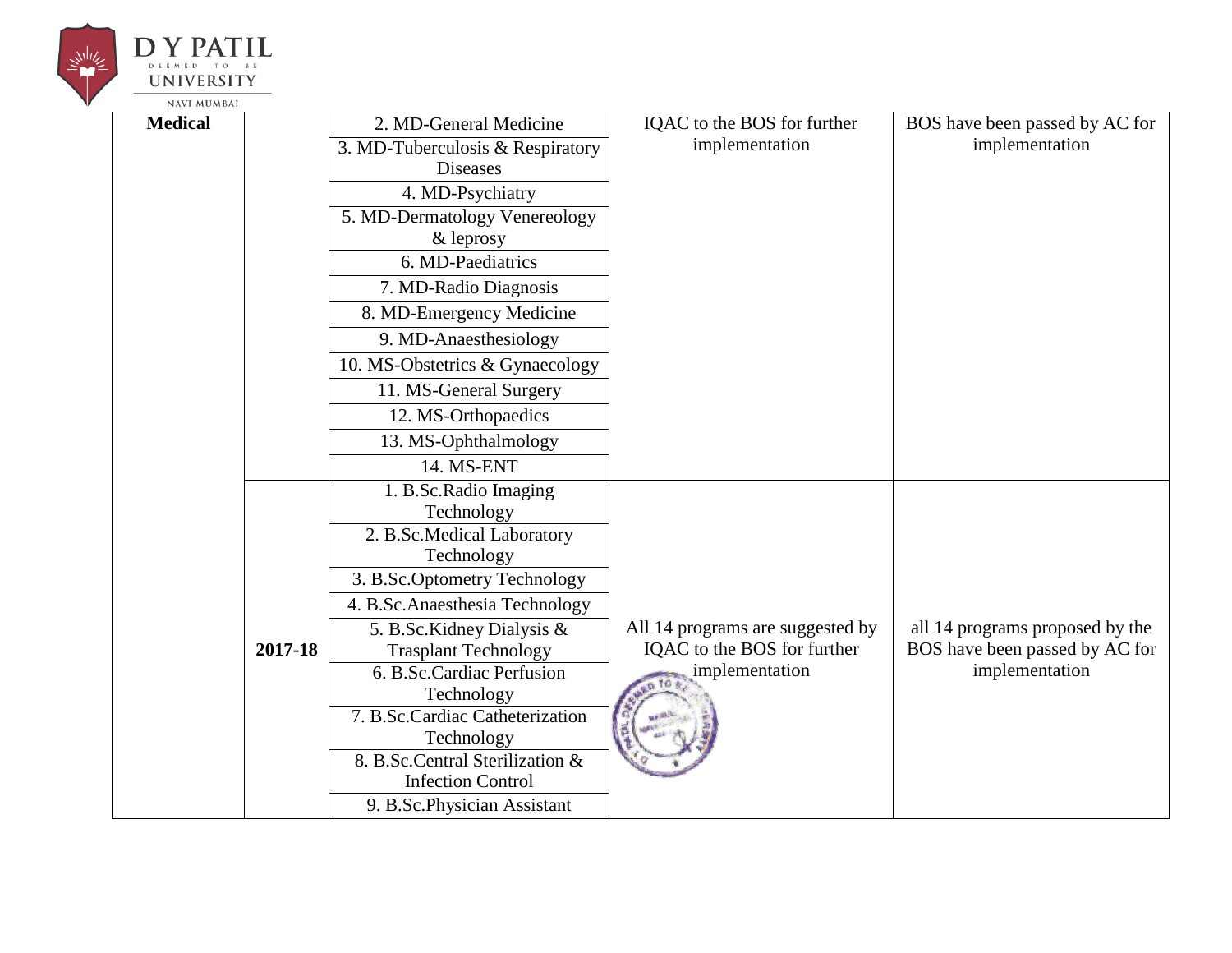|  | D Y PAT                            |         |                                                                                         |                                                                                  |                                                                                    |
|--|------------------------------------|---------|-----------------------------------------------------------------------------------------|----------------------------------------------------------------------------------|------------------------------------------------------------------------------------|
|  | UNIVERSITY                         |         |                                                                                         |                                                                                  |                                                                                    |
|  | <b>NAVI MUMBAI</b>                 |         |                                                                                         |                                                                                  |                                                                                    |
|  |                                    |         | 10. M.Sc.Medical Laboratory<br>Technology                                               |                                                                                  |                                                                                    |
|  |                                    |         | 11. M.Sc.Optometry Technology                                                           |                                                                                  |                                                                                    |
|  |                                    |         | 12. M.Sc.Cardiac Perfusion<br>Technology                                                |                                                                                  |                                                                                    |
|  |                                    |         | 13. M.Sc.Physician Assistant                                                            |                                                                                  |                                                                                    |
|  |                                    |         | 14. Bachelor of Sports & Exercise<br>Science                                            |                                                                                  |                                                                                    |
|  |                                    | 2018-19 | 1. Bachelor of Sports & Exercise<br>Science                                             | BSES program suggested by IQAC<br>to the BOS for further<br>implementation       | BSES programs proposed by the<br>BOS have been passed by AC for<br>implementation  |
|  |                                    | 2019-20 | 1. Bachelor of Sports & Exercise<br>Science                                             | Both the programs are suggested<br>by IQAC to the BOS for further                | Both the programs proposed by<br>the BOS have been passed by AC                    |
|  |                                    |         | 2. Bachelor of Medicine &<br><b>Bachelor of Surgery</b>                                 | implementation                                                                   | for implementation                                                                 |
|  |                                    | 2020-21 | 1. Bachelor of Medicine &<br><b>Bachelor of Surgery</b>                                 | MBBS program suggested by<br>IQAC to the BOS for further<br>implementation       | MBBS program proposed by the<br>BOS have been passed by AC for<br>implementation   |
|  |                                    | 2016-17 | $\cdots$                                                                                | .                                                                                | $\cdots$                                                                           |
|  |                                    | 2017-18 | .                                                                                       | .                                                                                | $\cdots$                                                                           |
|  |                                    | 2018-19 | .                                                                                       | $\cdots$                                                                         | $\cdots$                                                                           |
|  | <b>School of</b><br><b>Nursing</b> | 2019-20 | 1. Bachelor of Science- Nursing<br>2. Post Basic Bachelor of Science-<br><b>Nursing</b> | All 3 programs are suggested by<br>IQAC to the BOS for further<br>implementation | all 3 programs proposed by the<br>BOS have been passed by AC for<br>implementation |
|  |                                    |         | 3. Master of Science-Nursing                                                            |                                                                                  |                                                                                    |
|  |                                    |         | 1. Bachelor of Science- Nursing                                                         | All 3 programs are suggested by                                                  | all 3 programs proposed by the                                                     |
|  |                                    | 2020-21 | 2. Post Basic Bachelor of Science-<br>Nursing                                           | IQAC to the BOS for further<br>implementation                                    | BOS have been passed by AC for<br>implementation                                   |
|  |                                    |         | 3. Master of Science-Nursing                                                            |                                                                                  |                                                                                    |
|  | <b>School of OT</b>                | 2016-17 | 1. Bachelor of Occupational<br>Therapy                                                  | B.O.T. program is suggested by<br>IQAC to the BOS for further                    | B.O.T program proposed by BOS<br>has been passed by AC for                         |
|  |                                    |         |                                                                                         | <b>CIT WAS A REAL</b>                                                            |                                                                                    |

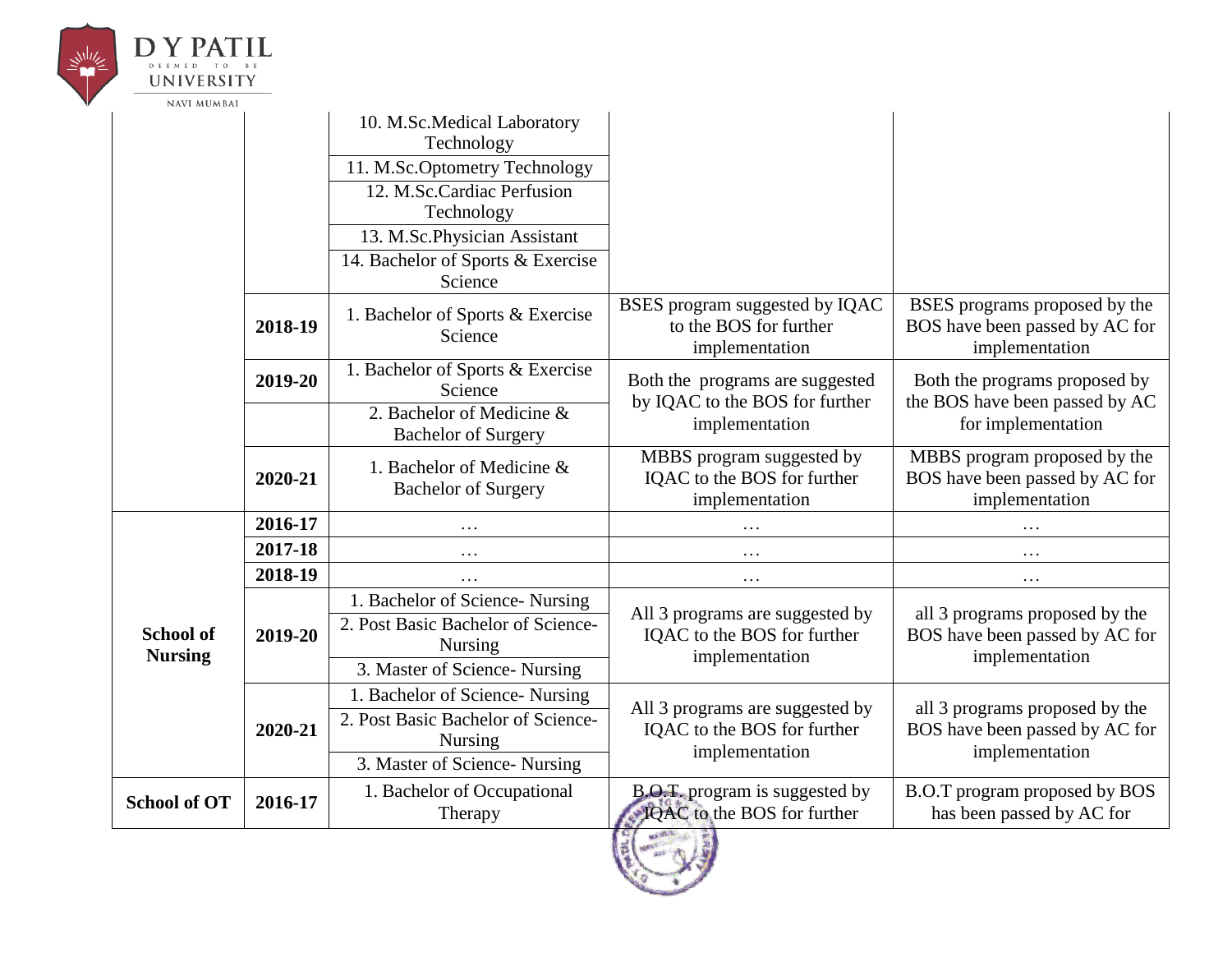

|                     |         |                              | implementation                                                                              | implementation                                                                                           |
|---------------------|---------|------------------------------|---------------------------------------------------------------------------------------------|----------------------------------------------------------------------------------------------------------|
|                     | 2017-18 | $\ddots$                     | .                                                                                           | $\cdots$                                                                                                 |
|                     | 2018-19 | $\cdots$                     | $\cdots$                                                                                    | $\cdots$                                                                                                 |
|                     | 2019-20 | $\ddots$                     | $\cdots$                                                                                    | $\cdots$                                                                                                 |
|                     | 2020-21 | $\cdots$                     | $\cdots$                                                                                    | $\ddots$                                                                                                 |
|                     | 2016-17 | $\ddots$                     | $\cdots$                                                                                    | $\cdots$                                                                                                 |
|                     | 2017-18 | $\ddots$                     | $\cdots$                                                                                    | $\ddots$                                                                                                 |
| <b>School of</b>    | 2018-19 | $\ddots$                     | $\cdots$                                                                                    | $\cdots$                                                                                                 |
| <b>Pharmacy</b>     | 2019-20 | $\cdots$                     | $\cdots$                                                                                    | $\ddots$                                                                                                 |
|                     | 2020-21 | 1. B. Pharmacy               | B. Pharm is suggested by IQAC to<br>the BOS for further<br>implementation                   | B. Pharm program proposed by<br>BOS has been passed by AC for<br>implementation                          |
| <b>School of PT</b> | 2016-17 | 1. Bachelor of Physiotherapy | BPT is suggested by IQAC to the<br>BOS for further implementation                           | BPT program proposed by BOS<br>has been passed by AC for<br>implementation                               |
|                     | 2017-18 | 1. Bachelor of Physiotherapy | Both the programs are suggested                                                             | Both the programs proposed by                                                                            |
|                     |         | 2. Master of Physiotherapy   | by IQAC to the BOS for further<br>implementation                                            | the BOS have been passed by AC<br>for implementation                                                     |
|                     | 2018-19 |                              |                                                                                             |                                                                                                          |
|                     | 2019-20 | 1. Bachelor of Physiotherapy | BPT is suggested by IQAC to the<br>BOS for further implementation                           | BPT program proposed by BOS<br>has been passed by AC for<br>implementation                               |
|                     | 2020-21 | $\ldots$                     | $\cdots$                                                                                    |                                                                                                          |
|                     |         | 1. BSc Hospitality Studies   | Both the programs are suggested                                                             | Both the programs proposed by                                                                            |
| <b>SHTS</b>         | 2016-17 | 2. M.Sc.Tourism Studies      | by IQAC to the BOS for further<br>implementation                                            | the BOS have been passed by AC<br>for implementation                                                     |
|                     | 2017-18 | 1. B.Sc.Cullinary Studies    | <b>B.Sc.Cullinary Studies suggested</b><br>by IQAC to the BOS for further<br>implementation | <b>B.Sc.Cullinary Studies program</b><br>proposed by the BOS has been<br>passed by AC for implementation |
|                     | 2018-19 | $\cdots$                     | <b>HALL</b><br>$\cdots$                                                                     |                                                                                                          |
|                     |         |                              |                                                                                             |                                                                                                          |